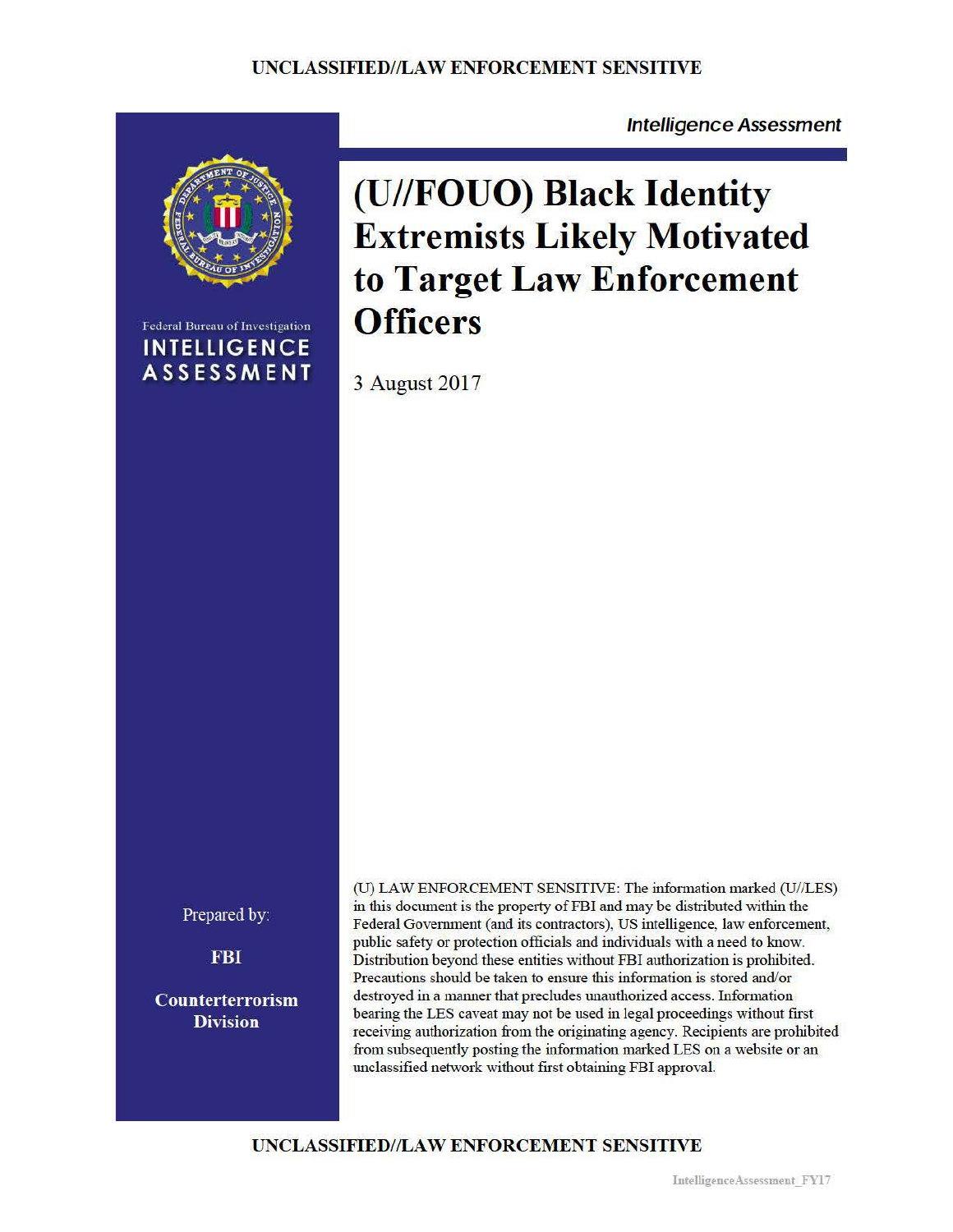#### **(U) Executive Summary**

(U//FOUO) The FBI assesses it is very likely<sup>a</sup> Black Identity Extremist**<sup>b</sup>** (BIE) perceptions of police brutality against African Americans spurred an increase in premeditated, retaliatory lethal violence against law enforcement and will very likely serve as justification for such violence. The FBI assess it is very likely this increase began following the 9 August 2014 shooting of Michael Brown in Ferguson, Missouri, and the subsequent Grand Jury November 2014 declination to indict the police officers involved. The FBI assesses it is very likely incidents of alleged police abuse against African Americans since then have continued to feed the resurgence in ideologically motivated, violent criminal activity within the BIE movement. The FBI assesses it is very likely some BIEs are influenced by a mix of anti-authoritarian, Moorish sovereign citizen<sup>c</sup> ideology, and BIE ideology. The FBI has high confidence<sup>d</sup> in these assessments, based on a history of violent incidents attributed to individuals who acted on behalf of their ideological beliefs, documented in FBI investigations and other law enforcement and open source reporting. The FBI makes this judgment with the key assumption the recent incidents are ideologically motivated.

 $\overline{a}$ 

<sup>&</sup>lt;sup>a</sup> (U) See Appendix A: Expressions of Likelihood (or Probability).

b (U//FOUO) The FBI defines black identity extremists as individuals who seek, wholly or in part, through unlawful acts of force or violence, in response to perceived racism and injustice in American society and some do so in furtherance of establishing a separate black homeland or autonomous black social institutions, communities, or governing organizations within the United States. This desire for physical or psychological separation is typically based on either a religious or political belief system, which is sometimes formed around or includes a belief in racial superiority or supremacy. The mere advocacy of political or social positions, political activism, use of strong rhetoric, or generalized philosophic embrace of violent tactics may not constitute extremism, and may be constitutionally protected.

 $c$  (U//FOUO) The FBI defines sovereign citizen extremists as individuals who openly reject their US citizenship status, believe that most forms of established government, authority, and institutions are illegitimate, and seek, wholly or in part, through unlawful acts of force or violence, to further their claim to be immune from government authority. The mere advocacy of political or social positions, political activism, use of strong rhetoric, or generalized philosophic embrace of violent tactics may not constitute extremism, and may be constitutionally protected. <sup>d</sup> (U) See Appendix B: Confidence in Assessments and Judgments Based on a Body of Information.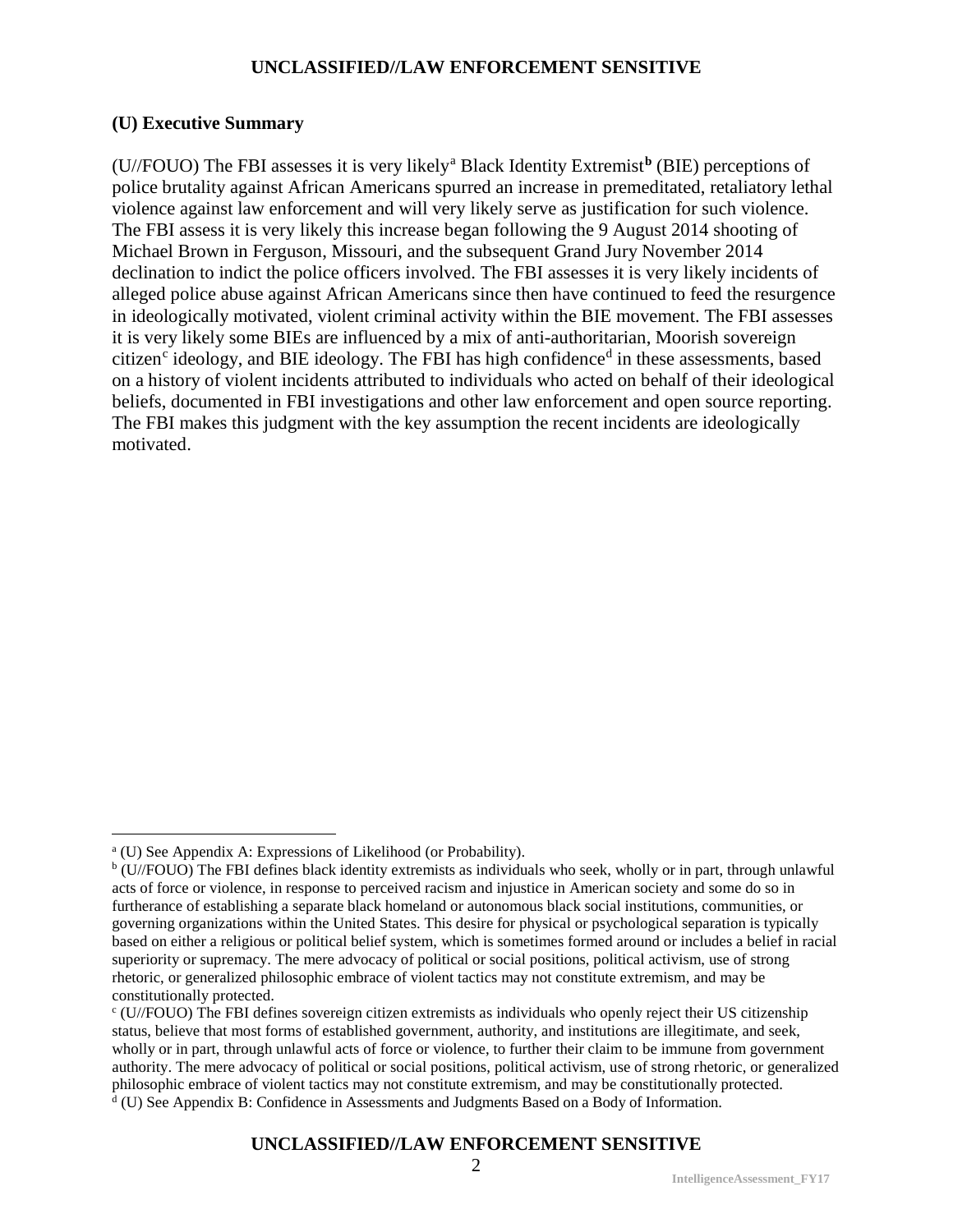#### **(U) Scope Note**

(U) This intelligence assessment focuses on individuals with BIE ideological motivations who have committed targeted, premeditated attacks against law enforcement officers since 2014. This assessment does not address BIEs who have attacked law enforcement officers during the course of officers' routine duties, such as responding to calls and traffic stops, in which violent actions were reactionary in nature.

(U//LES) This assessment addresses the following key intelligence questions:

- (U//LES) To what extent are BIEs' targeting interests retaliatory?
- (U//LES) What cross-programmatic relationships influence the BIE movement?

(U//LES) This assessment is the first FBI analytic intelligence product to assess influences between the sovereign citizen extremist movement and the black identity extremist movement. The FBI has previously reported on BIE retaliatory violence against law enforcement in two products, both of which had findings consistent with this assessment. The 23 March 2016 FBI intelligence bulletin, titled "(U//FOUO) Black Separatist Extremists' Call for Retaliation in Response to Police-Involved Incidents Could Incite Acts of Violence against Law Enforcement," assessed incidents involving allegations of law enforcement abuse and related legal proceedings would likely lead to BSE calls for violent retaliation and incite these domestic extremists to commit violent acts against law enforcement. The 14 November 2014 FBI intelligence bulletin, titled "(U//FOUO) Potential Criminal Reactions to Missouri Grand Jury Announcement," assessed the announcement of the grand jury's decision in the shooting death of Michael Brown in Ferguson would likely be exploited by some individuals to justify threats and attacks against law enforcement and critical infrastructure.

#### UNCLASSIFIED//LAW ENFORCEMENT SENSITIVE

#### **(U) Source Summary Statement**

(U//LES) Reporting in this intelligence assessment was derived primarily from FBI and law enforcement investigations and open source reporting—media interviews of subjects, subjects' posting on social media accounts, and online news articles—deemed credible and reliable. The review of FBI investigations occurred between September 2014 and December 2016. The open source reporting was current as of 17 January 2017. Statements made by the subjects to law enforcement during the course of investigations were particularly helpful to identify motivations behind BIE attacks against law enforcement because ideological motivations are infrequently identified or collected. Additional reporting on the ideological motivations behind BIE attacks would improve the confidence levels in this assessment.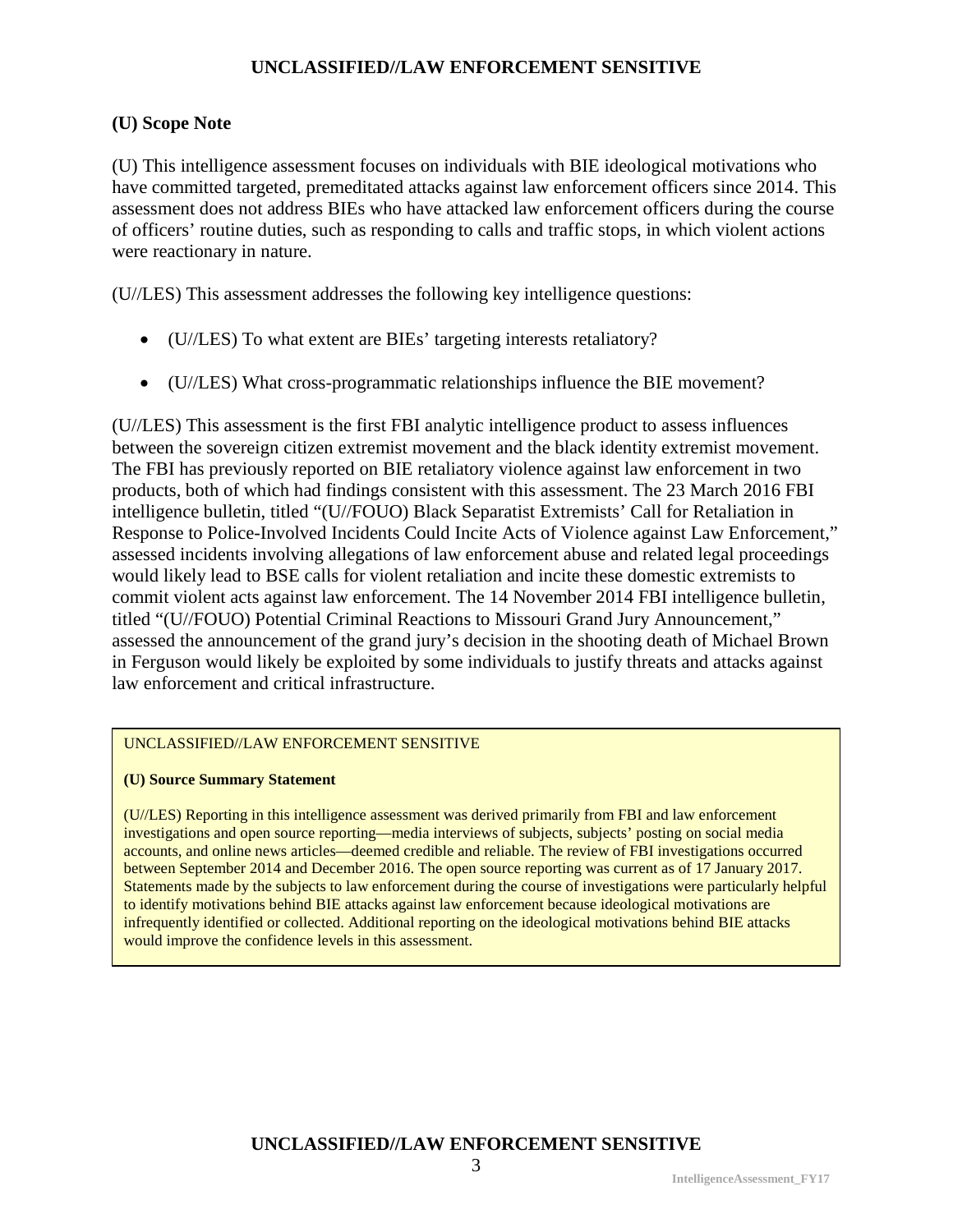## **(U//FOUO) Suspects' Grievances Very Likely Lead to Violent Targeting of Law Enforcement**

(U//FOUO) The FBI judges it is very likely BIE perceptions of police brutality against African Americans have become organizing drivers for the BIE movement since 2014, resulting in a spike of BIEs intentionally targeting law enforcement with violence. In all six targeted attacks since 2014, the FBI assesses it is very likely the BIE suspects acted in retaliation for perceived past police brutality incidents. Even though five of these attacks occurred following controversial police shootings of African Americans by white police officers, BIE targeting of officers was not, in every incident, based on their specific race.

- (U) On 7 July 2016, Micah Johnson ambushed and shot 11 law enforcement officers, killing five, in downtown Dallas, Texas, during a First Amendment protected protest, before being ultimately killed by police. The five deceased officers were white. The planned public event was protesting recent officer-involved shootings of African Americans in Louisiana and Minnesota. Based on Johnson's journal writings and statements to police, he appeared to have been influenced by BIE ideology.
	- o (U//FOUO) During the standoff with police, Johnson told police negotiators he was upset about recent police shootings and white people, and expressed a desire to kill white people, especially white officers.<sup>1</sup> Johnson searched and liked social media pages of BIE and black separatist groups,<sup>2</sup> and had been ousted from a local BIE group for being too radical, according to an open source news article.<sup>3, 4</sup>
- (U//FOUO) On 23 October 2014, Zale H. Thompson attacked four white New York Police Department (NYPD) officers in Queens with a hatchet. One officer received injuries to the arm and a second officer received an injury to the side of his head. The two remaining NYPD officers at the scene shot and killed Thompson according to open source reporting.
	- o (U//FOUO) According to open source reporting, Thompson was angered after "a recent spate of deaths at the hands of the police."<sup>5</sup> In his own writings, Thompson advocated for armed struggle against "the oppressors"<sup>6</sup> and "mass revolt" against the US social, economic, and political systems, which he perceived to be "white dominated." He also described the United States as a "beast" and called for "chopping off" its head, hands, and feet.<sup>7</sup> NYPD observed tattoos on Thompson's body that indicated he was affiliated with a black separatist extremist group and pocket litter indicating he may have been associated with another black separatist group according to law enforcement reporting.<sup>8</sup>

## *(U//FOUO) Convergence of BIE and Moorish Sovereign Citizen Ideology Very Likely Leads to Violence against Law Enforcement Officers*

(U//FOUO) The FBI assesses it is very likely a few of the BIEs who have targeted law enforcement since 2014 were influenced by more than one ideological perspective. The FBI judges it is very likely in four of the six BIE attacks against law enforcement since 2014, the perpetrators were motivated by a mix of BIE ideology and Moorish sovereign citizen extremist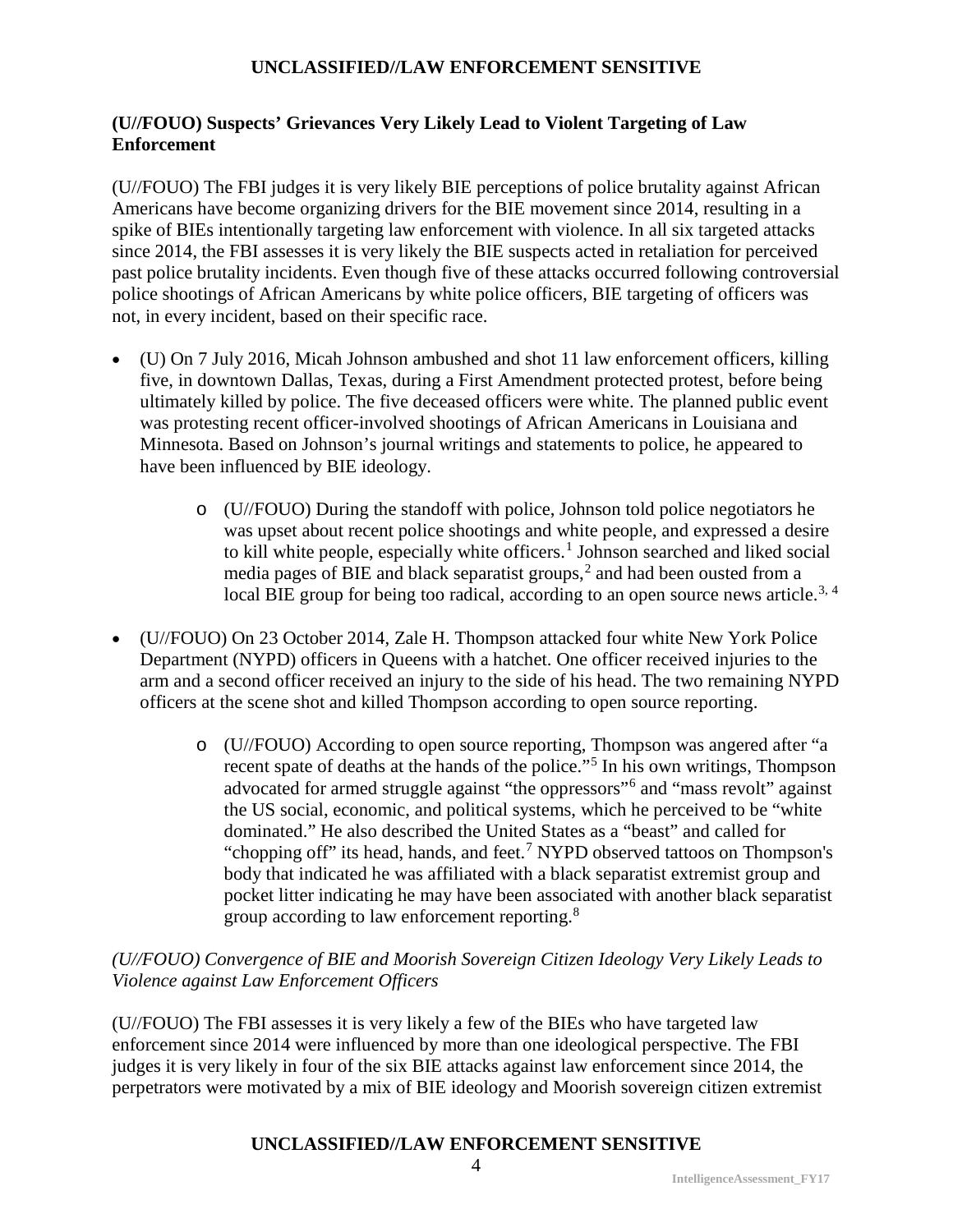$(**SCE**)<sup>e</sup>$  ideology, a category of  **ideology. The FBI assesses it is very likely BIE adoption of** a Moorish SCE identity reinforced a sense of disenfranchisement from society and a perception that the criminal justice system is unjust.

- (U) On 4 October and 13 October 2016, an individual allegedly shot at two different police stations in Indianapolis, Indiana. The subject left a hand-written note at the scene of one of the shootings, in which he identified himself as a Moor and made anti-white statements. The subject posted pictures on social media of African American men carrying assault rifles behind text calling for social injustice and retribution.<sup>9</sup> The subject was later involved in a shootout with police during his arrest on related charges according to law enforcement reporting.<sup>10, 11</sup>
- (U//LES) On 17 July 2016, Gavin Eugene Long ambushed and shot six law enforcement officers in Baton Rouge, Louisiana, before eventually being killed by police.<sup>12</sup> The deceased victims included one African American officer and one white officer from the Baton Rouge Police Department, and one white officer from the East Baton Rouge Parish Sheriff's Office. Long had expressed black separatist rhetoric both on social media and in his manifesto, including rants against "crackers" and reference to an African American male killed by police in Baton Rouge on 5 July 2016.<sup>13, 14</sup> In his manifesto, Long expressed his frustrations with the police and criminal justice system in the United States and saw his actions "as a necessary evil... in order to create substantial change."<sup>15</sup> A law enforcement search of Long's laptop contained biographical information and residential addresses of two officersinvolved in the Alton Sterling shooting, and Google searched directions to one of the officer's home address.<sup>16</sup> Long had also declared himself to be a Moor, had changed his "slave" name to the Moorish name Cosmo Ausar Setepenra, and was carrying a Moorish identification card at the time of his death according to open source reporting.<sup>17, 18</sup>
- (U//LES) On 13 September 2016, an individual reportedly intentionally drove his vehicle toward three white officers with the Police Department in Phoenix, Arizona, outside a gas station, striking two of them before he was arrested.<sup>19</sup> The subject's social media accounts indicated that he was tied to a BIE group and a Moorish group,  $20, 21$  and that he was angry over police shootings since at least the killing of Brown in  $2014.<sup>22</sup>$  Consistent with BIE statements on social media, the subject stated, "The Caucasian needs to be slaughtered like the pigs that they are right along with the niggas who serve and protect them" according to law enforcement reporting.<sup>23, 24</sup>
- (U//FOUO) On 21 November 2014, a BIE was arrested and eventually convicted for purchasing explosives the subject intended to use in the Ferguson area upon release of the

 $\overline{a}$ 

<sup>e</sup> (U//FOUO) Moorish sovereign citizens are a loose network of mostly African Americans who believe they are sovereign entities who do not recognize the authority of the US Government. Moorish sovereign citizen ideology derives from the Moorish Science Temple of America, a non-violent religious and cultural movement founded in 1913 by Nobel Drew Ali, who taught his followers they were not "negroes" but Moors, people of North African Berber and Arab descent. Some Moorish adherents adopt sovereign citizen strategies to assert diplomatic immunity by claiming membership in fictitious Native American tribes, claiming descent from settlers who arrived in North America during the pre-Columbian era, or identifying as foreign nationals or ambassadors. (*Source:* FBI; Primer; January 2014; "(U) Black Separatist Extremists: An Introduction for Law Enforcement"; UNCLASSIFIED; UNCLASSIFIED; Multiple sources.)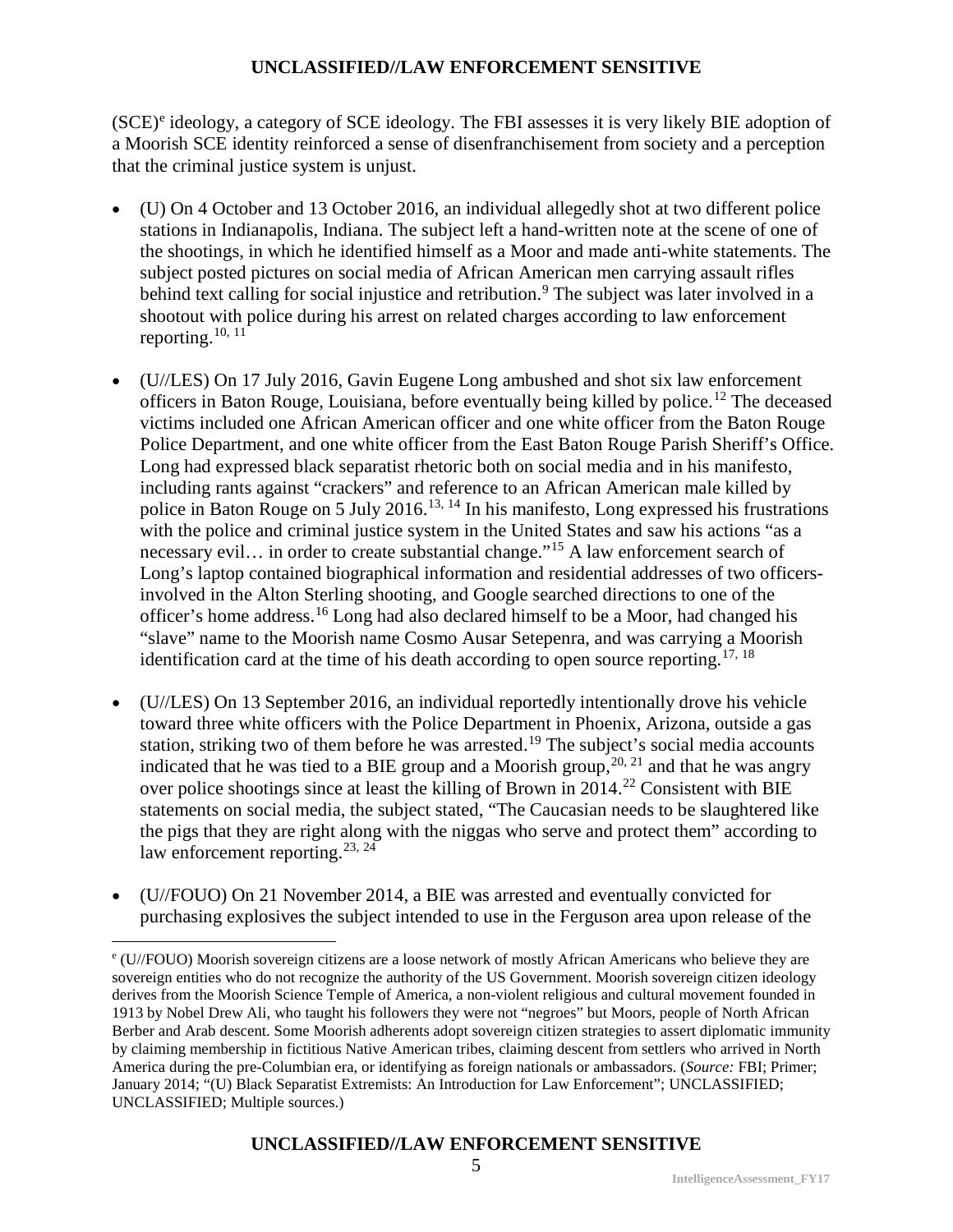grand jury verdict for the police officer involved in the shooting death of Brown.<sup>25</sup> He previously discussed a desire to kill the white St. Louis County prosecutor and the white Ferguson police chief who were involved in Brown's case, according to FBI information. Additionally, the subject had ties to a BIE group<sup>26</sup> that had discussed ambushing police.<sup>27</sup> Furthermore, the subject had ties to the sovereign citizen movement<sup>28, 29</sup> filed paperwork declaring himself an "aboriginal/indigenous free sovereign moor,"<sup>30, 31</sup> and possessed a Moorish identification card according to open source reporting.<sup>32</sup>

## **(U) Perspective**

(U//FOUO) BIEs have historically justified and perpetrated violence against law enforcement, which they perceived as representative of the institutionalized oppression of African Americans, but had not targeted law enforcement with premeditated violence for the nearly two decades leading up to the lethal incidents observed beginning in 2014. BIE violence peaked in the 1960s and 1970s in response to changing socioeconomic attitudes and treatment of blacks during the Civil Rights Movement. BIE groups, such as the Black Liberation Army (BLA), which was created in the early 1970s to "take up arms for the liberation and self-determination of black people in the United States," engaged in murders, bank robberies, kidnappings, racketeering, possession of explosives, and weapons smuggling.

• (U) From 1970 to 1984, the BLA was involved in at least 38 criminal incidents, including 26 armed assaults, 3 assassinations, 4 bombings, and 4 hijackings and hostage takings. Almost half of these attacks took place in predominantly African American neighborhoods and targeted law enforcement officers without regard to their race according to an open source database.<sup>33</sup>

(U//FOUO) BIE violence has been rare over the past 20 years and there is sparse evidence of any convergence with SCEs who adhere to Moorish beliefs, who have historically engaged in nonviolent fraudulent schemes—including production of fraudulent personal identification documents such as International Motorist Certifications, passports, vehicle titles and registrations, and birth certificates—in support of their claims of sovereignty. In addition, although non-Moorish SCEs have committed lethal violence against law enforcement in the past, this violence has typically occurred in response to encounters with law enforcement—for example, during traffic stops or the issuing of warrants—rather than through premeditated, targeted aggression. In addition, not all self-identified Moors are sovereign citizens, and not all sovereign citizen Moors engage in violence against law enforcement or other illegal activity.

(U//FOUO) The FBI has previously reported on BIE retaliatory violence against law enforcement in two products. This intelligence assessment addresses actual incidents of lethal retaliatory violence. The previous black identity extremism intelligence products discussed calls for potential retaliatory violence, not actual violent incidents. Recent lethal violent incidents may be indicative of a resurgence of targeted violence within the BIE movement.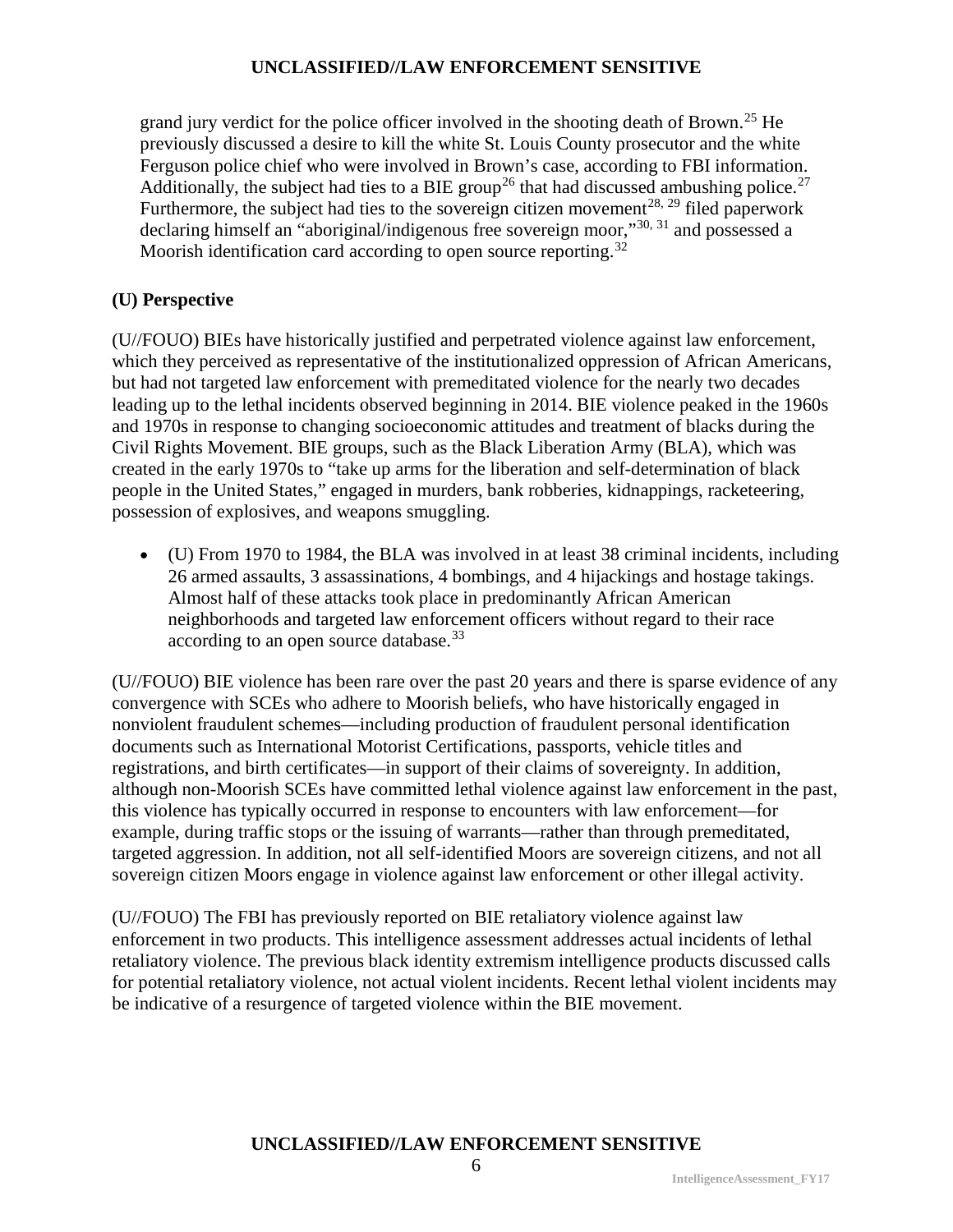## **(U) Analysis of Alternatives**

(U//FOUO) The FBI considered the alternative hypothesis that retaliatory violence against law enforcement is not ideologically motivated, but rather a result that some individuals may simply harbor animosity toward police and exploit racial tensions as an excuse to commit acts of violence. The FBI, however, assesses this alternative is very unlikely in the cases analyzed in this assessment because strictly criminal subjects typically commit spontaneous, "defensive" acts of violence against police rather than proactive targeting, and use idiosyncratic reasons unrelated to ideology, such as financial gain and personal disputes, to justify their actions. The FBI further judges it is very likely BIEs proactively target police and openly identify and justify their actions with social-political agendas commensurate with their perceived injustices against African Americans, and in some cases, their identified affiliations with violent extremist groups.

## **(U) Outlook**

(U//FOUO) The FBI assesses it is very likely that BIEs' perceptions of unjust treatment of African Americans and the perceived unchallenged illegitimate actions of law enforcement will inspire premeditated attacks against law enforcement over the next year. This may also lead to an increase in BIE group memberships, collaboration among BIE groups, or the appearance of additional violent lone offenders motivated by BIE rhetoric. The FBI further assesses it is very likely additional controversial police shootings of African Americans and the associated legal proceedings will continue to serve as drivers for violence against law enforcement. The FBI assesses it is likely police officers of minority groups are also targeted by BIEs because they are also representative of a perceived oppressive law enforcement system.

(U//FOUO) Possible indicators for BIEs posing a violent threat to law enforcement include advocating for violence against law enforcement, violent anti-white rhetoric, attempts to acquire illegal weapons or explosives, and affiliations with others in both the BSE and sovereign citizen extremist movements.

# **(U) Intelligence Requirements**

(U) FBI National Standing Collection Requirement

• (U//FOUO) USA-TERR-CTD-SR-0519-17.III.A.2.a

(U) This Intelligence Assessment was prepared by the FBI Domestic Terrorism Analysis Unit, Counterterrorism Analysis Section (CTAS), of the Counterterrorism Division. Comments and queries may be addressed to the CTAS Section Chief by calling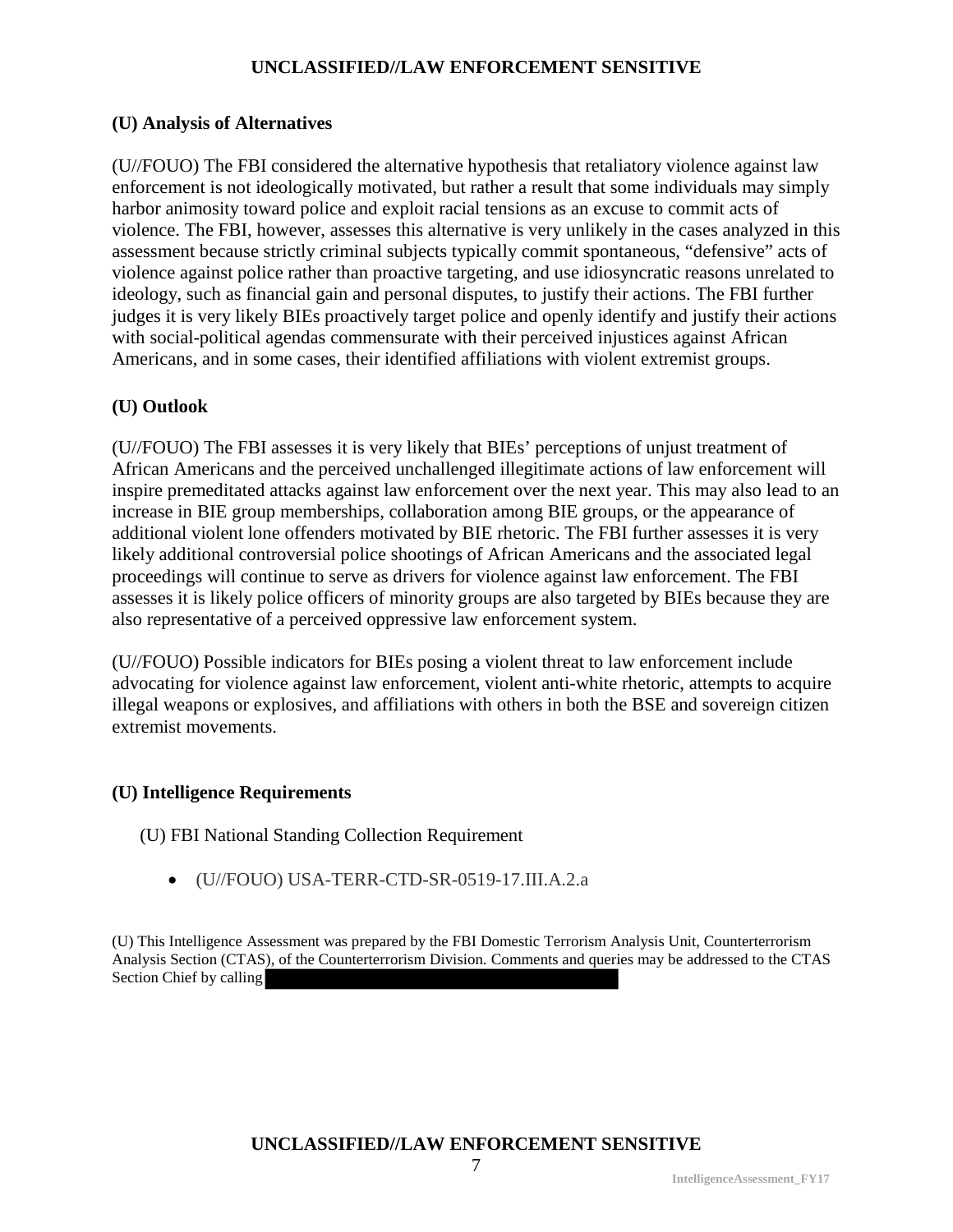# (U) Appendix A: Expressions of Likelihood (or Probability)

(U) Phrases such as "the FBI judges" and "the FBI assesses," and tenns such as "likely" and "probably" convey analytical judgments and assessments. The chart approximates how expressions of likelihood and probability conelate with percentages of chance. The FBI only uses likelihood expressions. Furthermore, the FBI does not derive judgments via statistical analysis and will not use expressions of probability to convey uncertainty in external FBI intelligence products.

#### UNCLASSIFIED

| Terms of<br>Likelihood  | <b>Almost</b><br>N <sub>o</sub><br><b>Chance</b> | <b>Very</b><br><b>Unlikely</b> | <b>Unlikely</b>            | <b>Roughly</b><br><b>Even</b><br><b>Chance</b> | <b>Likely</b>          | <b>Very</b><br><b>Likely</b> | <b>Almost</b><br>Certain(ly)    |
|-------------------------|--------------------------------------------------|--------------------------------|----------------------------|------------------------------------------------|------------------------|------------------------------|---------------------------------|
| Terms of<br>Probability | <b>Remote</b>                                    | <b>Highly</b><br>Improbable    | Improbable<br>(Improbably) | <b>Roughly</b><br>Even<br>Odds                 | Probable<br>(Probably) | <b>Highly</b><br>Probable    | <b>Nearly</b><br><b>Certain</b> |
|                         | $1 - 5%$                                         | $5 - 20%$                      | 20-45%                     | 45-55%                                         | 55-80%                 | 80-95%                       | 95-99%                          |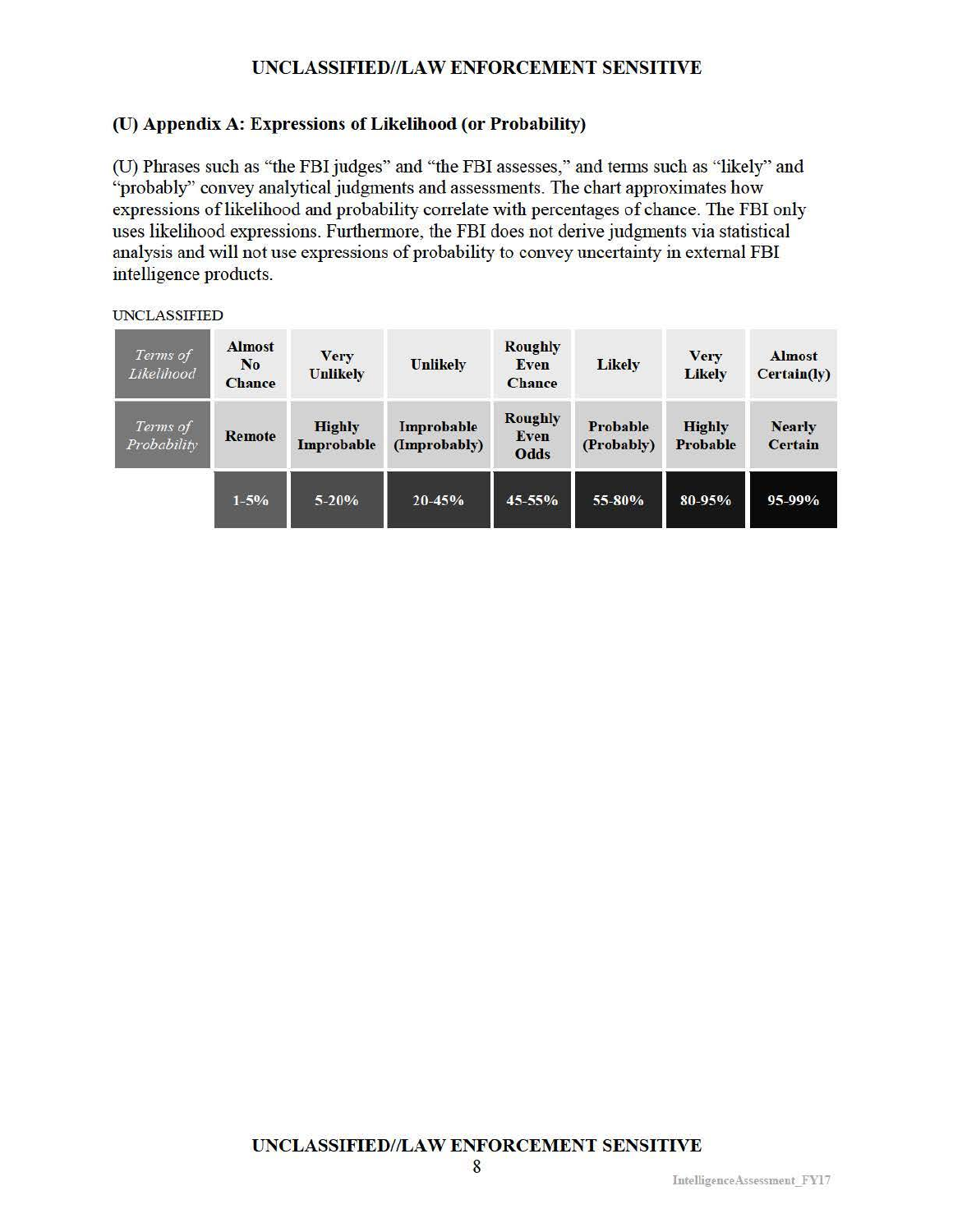## **(U) Appendix B: Confidence in Assessments and Judgments Based on a Body of Information**

(U) Confidence levels reflect the quality and quantity of the source information supporting judgment. Consequently, the FBI ascribes high, medium, or low levels of confidence to assessments, as follows:

(U) **High confidence** generally indicates the FBI's judgments are based on high quality information from multiple sources. High confidence in a judgment does not imply the assessment is a fact or a certainty; such judgments might be wrong. While additional reporting and information sources may change analytical judgments, such changes are most likely to be refinements and not substantial in nature.

(U) **Medium confidence** generally means the information is credibly sourced and plausible but not of sufficient quality or corroborated sufficiently to warrant a higher level of confidence. Additional reporting or information sources have the potential to increase the FBI's confidence levels or substantively change analytical judgments.

(U) **Low confidence** generally means the information's credibility or plausibility is uncertain, the information is too fragmented or poorly corroborated to make solid analytic inferences, or the reliability of the sources is questionable. Absent additional reporting or information sources, analytical judgments should be considered preliminary in nature.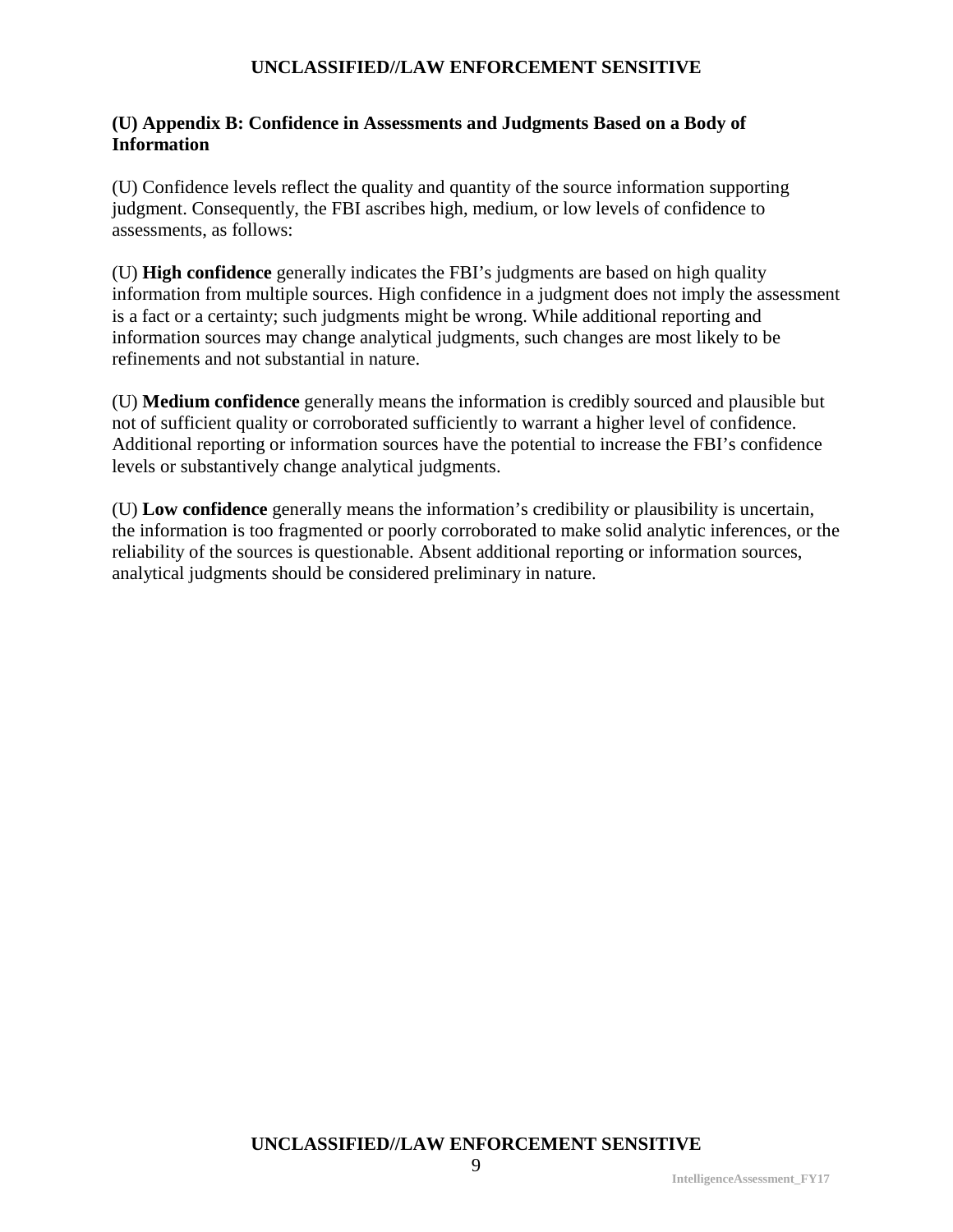#### **(U) Endnotes**

 $\overline{a}$ 

<sup>1</sup> (U) Online newspaper article; *The New York Times;* "(U) Five Dallas Officers Were Killed as Payback, Police Chief Says"; 9 July 2016; https://www.nytimes.com/2016/07/09/us/dallas-police-shooting.html?  $r=0$ ; accessed on 17 January 2017; Source is an open-source news article from a reputable news Web site.

<sup>2</sup> (U) FBI; Information; 14 July 2016; 20 March 2016; "[TITLE REDACTED]"; UNCLASSIFIED//FOR OFFICIAL USE ONLY; UNCLASSIFIED//FOR OFFICIAL USE ONLY; Source is open source reporting.

<sup>3</sup> (U//FOUO) FBI; Information; 13 July 2016; 12 July 2016; "(U//FOUO) Set Lead to FBI Houston to Interview [Name withheld]"; UNCLASSIFIED//FOR OFFICIAL USE ONLY; UNCLASSIFIED//FOR OFFICIAL USE ONLY; Source is open source reporting.<br><sup>4</sup> (U) FBI; Electronic Communication; 10 November 2016; 9 November 2016; "[TITLE REDACTED]"

UNCLASSIFIED//FOR OFFICIAL USE ONLY; UNCLASSIFIED//FOR OFFICAL USE ONLY; Source is law enforcement reporting.

<sup>5</sup> (U) Online newspaper article; *The New York Times;* "(U) Attacker With Hatchet Is Said to Have Grown Radical on His Own"; 25 October 2014; https://www.nytimes.com/2014/10/25/nyregion/man-who-attacked-police-withhatchet-ranted-about-us-officials-say html? r=1; accessed on 24 January 2017; Source is open source reporting.

<sup>6</sup> (U) FBI; Electronic Communication; 6 November 2014; 23 October 2014; "(U) Lead requests to interview former female companions of subject [Name withheld]"; UNCLASSIFIED; UNCLASSIFIED; Source is law enforcement reporting.

<sup>7</sup> (U//FOUO) FBI-DHS; Joint Intelligence Bulletin; 27 October 2014 "(U//FOUO) Lone Offender Hatchet Attack on New York Police Department Officers Has No Apparent Link to a Foreign Terrorist Organization";

UNCLASSIFIED//FOR OFFICIAL USE ONLY; UNCLASSIFIED//FOR OFFICIAL USE ONLY; Source is open source and law enforcement reporting.

<sup>8</sup> (U) FBI; Electronic Communication; 24 October 2014; 23 October 2014; "(U) Opening EC"; "UNCLASSIFIED; UNCLASSIFIED; Source is law enforcement reporting.

<sup>9</sup> (U) Online news article; Fox 59 News; "(U) DNA ties Zionsville murder suspect to IMPD headquarters shootings"; 31 October 2016; http://fox59.com/2016/10/31/court-docs-dna-ties-zionsville-murder-suspect-tied-toimpd-headquarters-shootings; accessed on 15 December 2016; Source is open source reporting from a local news organization.

<sup>10</sup> (U) FBI; Electronic Communication; 7 October 2016; 4 October 2016; "(U) Opening EC"; UNCLASSIFIED; UNCLASSIFIED; Source is law enforcement reporting.

<sup>11</sup> (U) FBI; Information; 8 November 2016; 31 October 2016; "(U) Arrest of [Name withheld]"; UNCLASSIFIED; UNCLASSIFIED; Source is law enforcement reporting.

<sup>12</sup> (U) FBI; Electronic Communication; 17 July 2016; 17 July 2016; "[TITLE REDACTED]"; UNCLASSIFIED; UNCLASSIFIED; Source is law enforcement reporting.

<sup>13</sup> (U) Online news article; The Daily Caller; "(U) Baton Rouge Cop Killer [Name withheld] Was Nation Of Islam"; 17 July 2016; [URL REDACTED]; Source is open source reporting.

<sup>14</sup> (U) FBI; Information; 1 August 2016; 29 July 2016; "(U) Kansascity.com Interview with [Name withheld]"; UNCLASSIFIED; UNCLASSIFIED; Source is open source reporting.

<sup>15</sup> (U//LES) FBI; Information; 2 August 2016; 2 August 2016; "(U//LES) Baton Rouge and Dallas Shooters Alluded to [Name withheld]"; UNCLASSIFIED; UNCLASSIFIED; Source is open source reporting.

<sup>16</sup> (U) FBI; Information; 21 July 2016; 1 July 2016; "(U) Potential Targeting of Law Enforcement Officers through Open Source Personally Identifiable Information (PII)"; UNCLASSIFIED; UNCLASSIFIED; Source is law enforcement reporting.

<sup>17</sup> (U) Online news article; NBC News; "(U) What Is the Washitaw Nation, 'Sovereign' Group Baton Rouge Shooter Identified With?"; 19 July 2016; http://www nbcnews.com/storyline/baton-rouge-police-ambush/what-washitawnation-sovereign-group-baton-rouge-shooter-identified-n612101; accessed on 8 September 2016; Source is open source reporting.

<sup>18</sup> (U//LES) FBI; Information; 31 August 2016; 29 July 2016; "(U//LES) Baton Rouge and Dallas Shooters Alluded to [Name withheld]"; UNCLASSIFIED; UNCLASSIFIED//FOR OFFICIAL USE ONLY; Source is subject's manifesto.

 $19$  (U) Online news article; ABC News; "(U) Man crashes into Phoenix officers: [Name withheld] fought with officers after intentional crash"; 14 September 2016; [URL REDACTED]; accessed on 14 September 2016; Source is open source reporting.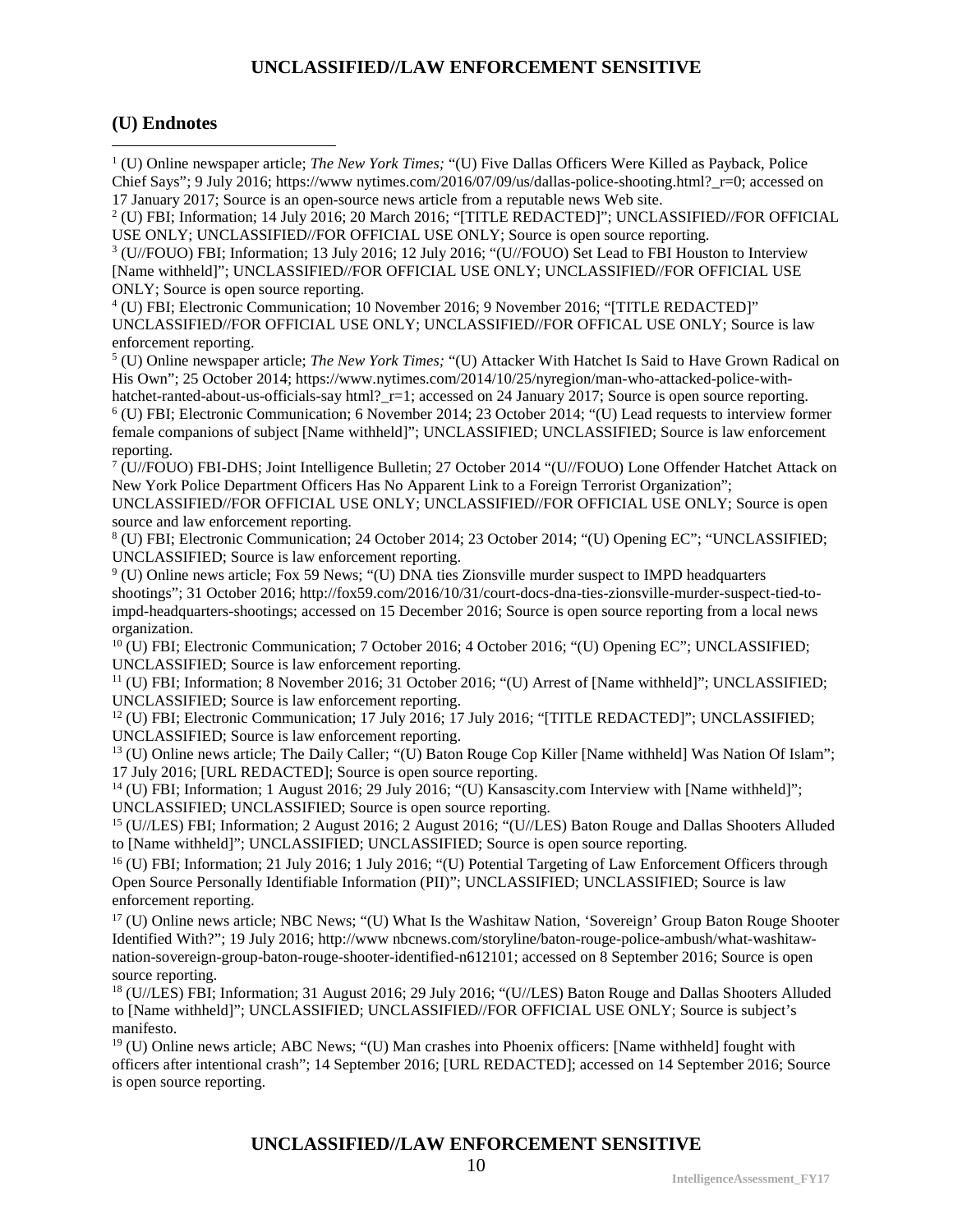$^{20}$  (U) FBI; Electronic Communication; 14 September 2016; 13 September 2016; "(U) Opening EC"; UNCLASSIFIED//LAW ENFORCEMENT SENSITIVE; UNCLASSIFIED//LAW ENFORCEMENT SENSITIVE; Source is law enforcement reporting.

 $21$  (U) Blog post; Anti-Defamation League; "(U) Black Nationalist Charged With Attacking Phoenix Police Officers"; 15 September 2016; http://blog.adl.org/?s=black+nationalist+charged+with+attacking+

phoenix&x=0&y=0; accessed on 15 September 2016; Source is open source reporting.

<sup>22</sup> (U) *Ibid.*

<sup>23</sup> (U) *Ibid.*

 $^{24}$  (U) FBI; Electronic Communication; 14 September 2016; 13 September 2016; "(U) Opening EC";

UNCLASSIFIED//LAW ENFORCEMENT SENSITIVE; UNCLASSIFIED//LAW ENFORCEMENT SENSITIVE; Source is law enforcement reporting.

<sup>25</sup> (U) FBI; Electronic Communication; 9 September 2014; 9 September 2014; "(U) Opening EC";

UNCLASSIFIED//FOR OFFICIAL USE ONLY; UNCLASSIFIED//FOR OFFICIAL USE ONLY; Source is law enforcement reporting.

 $^{26}$  (U) FBI; Electronic Communication; 30 June 2016; 1 November 2014; "(U) Closing EC";

UNCLASSIFIED//FOR OFFICIAL USE ONLY; UNCLASSIFIED//FOR OFFICIAL USE ONLY; Source is law enforcement reporting.

<sup>27</sup> (U//FOUO) FBI; Information; 17 June 2015; 1 November 2014; "(U//FOUO) Interview of [Name withheld]"; UNCLASSIFIED//FOR OFFICIAL USE ONLY; UNCLASSIFIED FOR OFFICIAL USE ONLY; Source is law enforcement reporting.

<sup>28</sup> (U//FOUO) FBI; Electronic Communication; 31 August 2015; 29 August 2015; "(U//FOUO) Kansas City Star article "(U) Sovereign Citizens Now Consist of All Colors and Creeds"; UNCLASSIFIED; UNCLASSIFIED; Source is open source reporting from a local news organization whose deemed reliable.

<sup>29</sup> (U) *Op. cit.,* endnote 26.

<sup>30</sup> (U) Online news article; Southern Poverty Law Center; "(U) Extremists Exploit Racial Tensions in Ferguson, MO"; 2015; https://www.splcenter.org/fighting-hate/intelligence-report/2015/extremists-exploit-racial-tensionsferguson-mo; accessed on 11 August 2016; Source is open source reporting.

<sup>31</sup> (U) Blog post; Anti-Defamation League; "(U) Arrested Black Panther Also Involved in Sovereign Citizen Movement"; 26 November 2014; http://blog.adl.org/extremism/arrested-black-panther-also-involved-in-sovereigncitizen-movement; accessed on 11 October 2016; Source is open source reporting.

<sup>32</sup> (U) *Ibid.*

<sup>33</sup> (U) FBI; Primer; January 2014; "(U) Black Separatist Extremists: An Introduction for Law Enforcement"; UNCLASSIFIED; UNCLASSIFIED; Multiple sources.